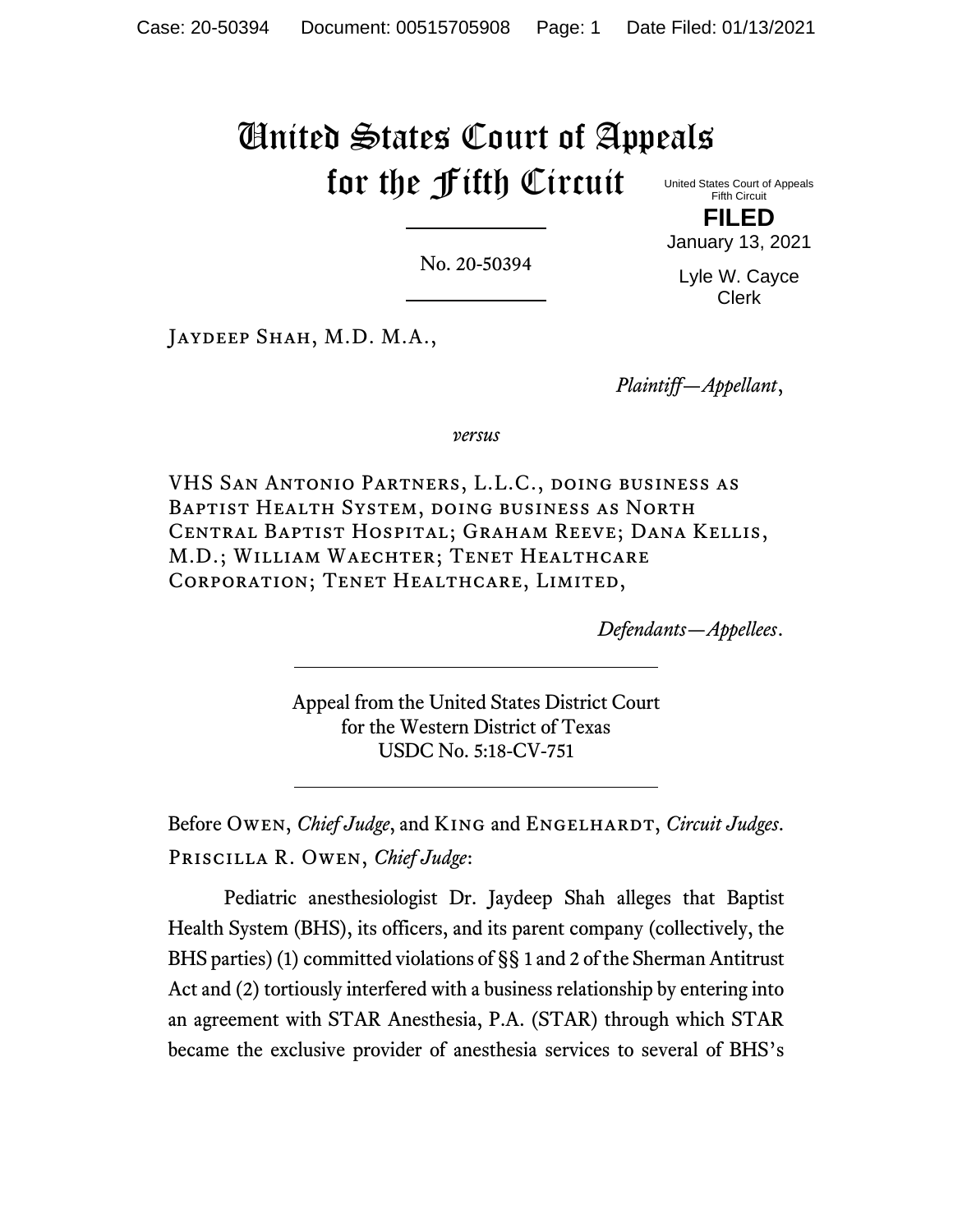hospitals in the San Antonio area. Because Shah's definition of the relevant market is insufficient as a matter of law, we affirm the district court's grant of summary judgment in favor of the BHS parties.

**I**

Jaydeep Shah, M.D. M.A. is a board-certified anesthesiologist who specializes in pediatric anesthesiology in San Antonio, Texas. In 2006, Shah joined STAR Anesthesia, P.A., an independent group of anesthesiologists, as the Director of Pediatric Anesthesiology. Soon after, Shah became a full partner and shareholder of STAR. During Shah's tenure with STAR, STAR entered into a series of agreements (collectively, the BHS-STAR Agreement) to become the exclusive provider of anesthesia services at several acute-care hospitals in the San Antonio area operated by VHS San Antonio Partners, L.L.C., doing business as Baptist Health System, including North Central Baptist Hospital (NCB Hospital). For pediatric anesthesia specifically, BHS agreed to provide STAR a pediatric income guarantee, promising STAR at least \$500,000 in collections for pediatric anesthesia services provided by STAR at NCB Hospital.

In 2012, BHS and STAR incorporated their earlier agreements into an overall agreement for anesthesiology coverage between them. With that incorporation, STAR became the exclusive provider of anesthesia services at four of BHS's hospitals. Shah was not a party to the 2012 incorporation, nor was he named in the pediatric income guarantee income provision. But he continued to practice as a full-time pediatric anesthesiologist with STAR, becoming the primary beneficiary of STAR's guaranteed collections.

In 2016, STAR and BHS negotiated to amend the 2012 agreement and eliminate the \$500,000 pediatric income guarantee. The exclusivity provision remained unchanged. The next month, as a result of the fallout between Shah and STAR from the elimination of the income guarantee,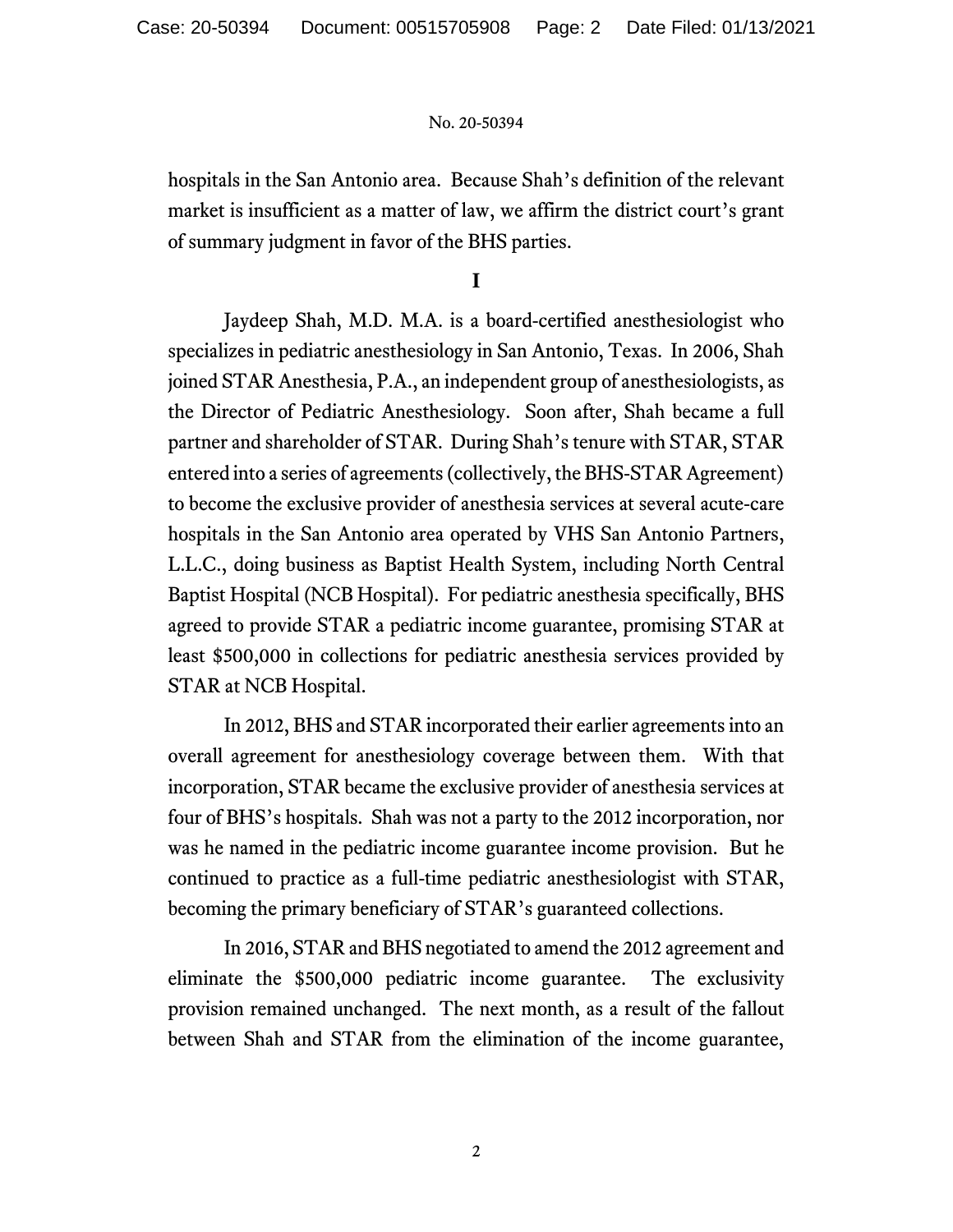STAR terminated its relationship with Shah for cause after notice and a hearing. As a result, Shah could no longer provide pediatric anesthesia services at NCB Hospital or any other BHS facility included in the BHS-STAR Agreement's exclusivity provision.

A few months later, Shah sent a letter to the president of NCB Hospital requesting authorization to provide pediatric anesthesia care at NCB Hospital. In response, the president and CEO of BHS wrote back that Shah's reappointment to the Medical Staff of BHS and his privileges were approved, and that BHS "welcome[d] [Shah's] continued participation in providing this care." In actuality, the exclusivity provision of the BHS-STAR Agreement precluded Shah—no longer affiliated with STAR—from providing pediatric anesthesia services at six BHS facilities (including NCB Hospital). Shah was required to receive an exception to the Agreement from STAR and BHS, as they sometimes granted. An exception was not granted.

After suing STAR in Texas state court to no avail,<sup>[1](#page-2-0)</sup> Shah filed the present suit against BHS, three of its officers, and its parent company for (1) violations of §§ 1 and 2 of the Sherman Act and (2) tortious interference with a business relationship. Shah claimed that the BHS parties excluded him and non-STAR anesthesiologists from practicing in Bexar County and the surrounding areas, causing harm to surgeons and patients. The parties conducted tiered discovery, with Tier One involving the issues of the "relevant market" and "damages/antitrust injury." The BHS parties then moved for summary judgment. The district court granted the motion on the

<span id="page-2-0"></span><sup>1</sup> *See Shah v. Star Anesthesia, P.A.*, 580 S.W.3d 260, 268 (Tex. App.—San Antonio 2019, no pet.) (affirming trial court); *Star Anesthesia, P.A. v. Shah*, No. 2018CI04393, 2018 WL 3520044, at \*1 (244th Dist. Ct., Bexar County, Tex. June 12, 2018).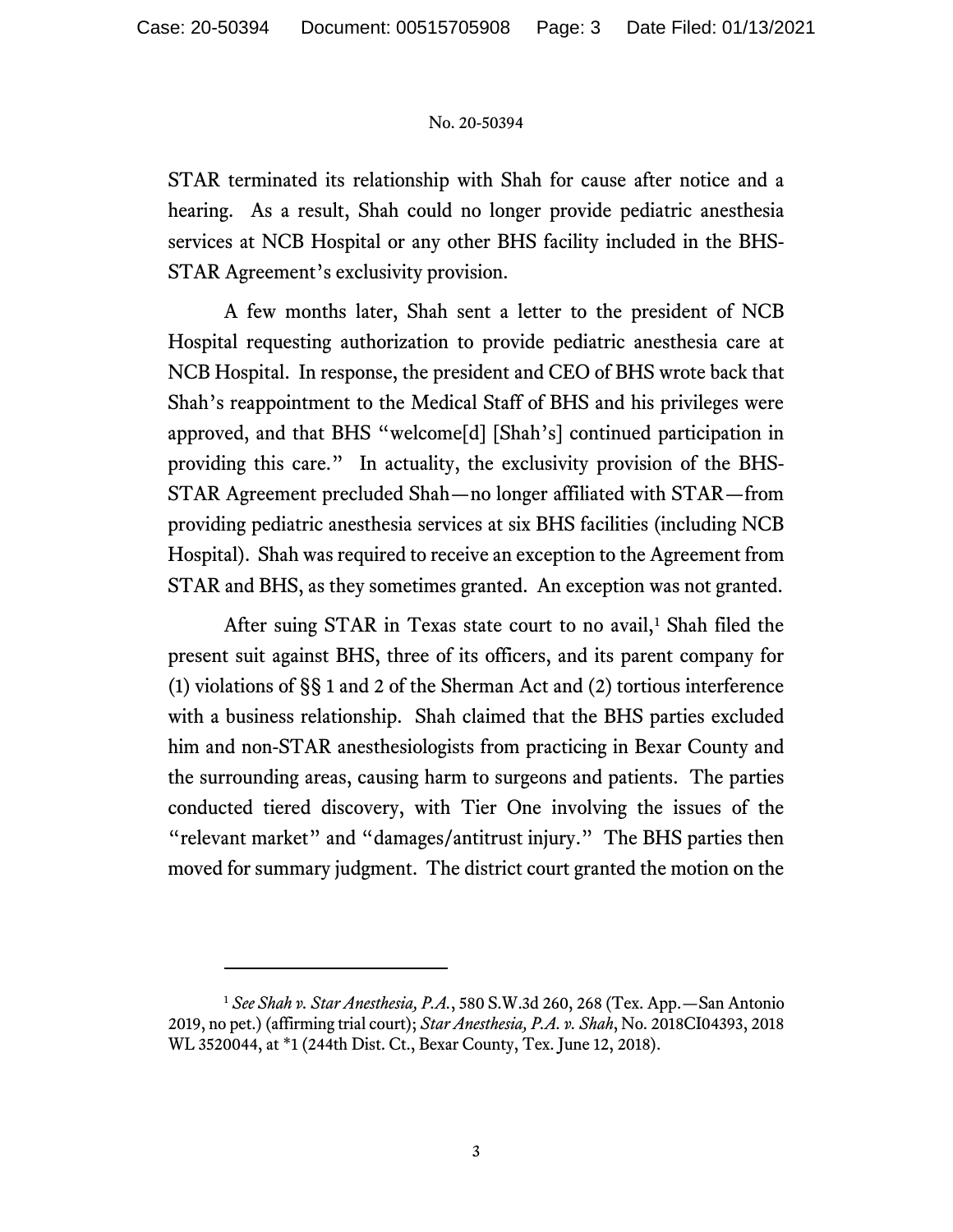merits—choosing not to decide the issue of antitrust standing. Shah appealed to this court.

## **II**

"We review the district court's grant of summary judgment de novo."<sup>[2](#page-3-0)</sup> Summary judgment is proper "if the movant shows that there is no genuine dispute as to any material fact and the movant is entitled to judgment as a matter of law."<sup>[3](#page-3-1)</sup> To defeat summary judgment, Shah must "identify specific evidence in the record" and "articulate the 'precise manner' in which that evidence support[s] [his] claim."<sup>4</sup> In ruling, we must view all facts and inferences in the light most favorable to Shah and resolve all factual disputes in his favor.<sup>[5](#page-3-3)</sup>

Assuming without deciding that Shah provided enough evidence to present a genuine dispute of material fact as to antitrust standing, he must do the same for the individual Sherman Act claims. As a prerequisite to both Sherman Act claims, Shah must define the relevant market.<sup>[6](#page-3-4)</sup> "Without a

<span id="page-3-3"></span><sup>5</sup> *Boudreaux v. Swift Transp. Co., Inc.*, 402 F.3d 536, 540 (5th Cir. 2005) (first quoting *Armstrong v. Am. Home Shield Corp.*, 333 F.3d 566, 568 (5th Cir. 2003); and then quoting *Little v. Liquid Air Corp.*, 37 F.3d 1069, 1075 (5th Cir. 1994)).

<span id="page-3-4"></span><sup>6</sup> *See Golden Bridge Tech., Inc. v. Motorola, Inc.*, 547 F.3d 266, 271 (5th Cir. 2008) ("To establish a § 1 violation, a plaintiff must prove that: (1) the defendants engaged in a conspiracy; (2) that restrained trade; (3) in the relevant market." (citing *Apani Sw., Inc. v. Coca-Cola Enters., Inc.*, 300 F.3d 620, 627 (5th Cir. 2002))); *Surgical Care Ctr. of Hammond, L.C. v. Hosp. Serv. Dist. No. 1 of Tangipahoa Par.*, 309 F.3d 836, 839-40 (5th Cir. 2002) ("To establish Section 2 violations . . . a plaintiff must define the relevant market." (quoting *Dr.'s Hosp. of Jefferson, Inc. v. Se. Med. All., Inc.*, 123 F.3d 301, 311 (5th Cir. 1997))).

<span id="page-3-0"></span><sup>2</sup> *S&M Brands, Inc. v. Caldwell*, 614 F.3d 172, 175 (5th Cir. 2010) (emphasis omitted) (citing *Breaux v. Halliburton Energy Servs.*, 562 F.3d 358, 364 (5th Cir. 2009)).

 ${}^{3}$  FED. R. C<sub>IV.</sub> P. 56(a).

<span id="page-3-2"></span><span id="page-3-1"></span><sup>4</sup> *Willis v. Cleco Corp.*, 749 F.3d 314, 317 (5th Cir. 2014) (first alteration in original) (quoting *Forsyth v. Barr*, 19 F.3d 1527, 1537 (5th Cir. 1994)).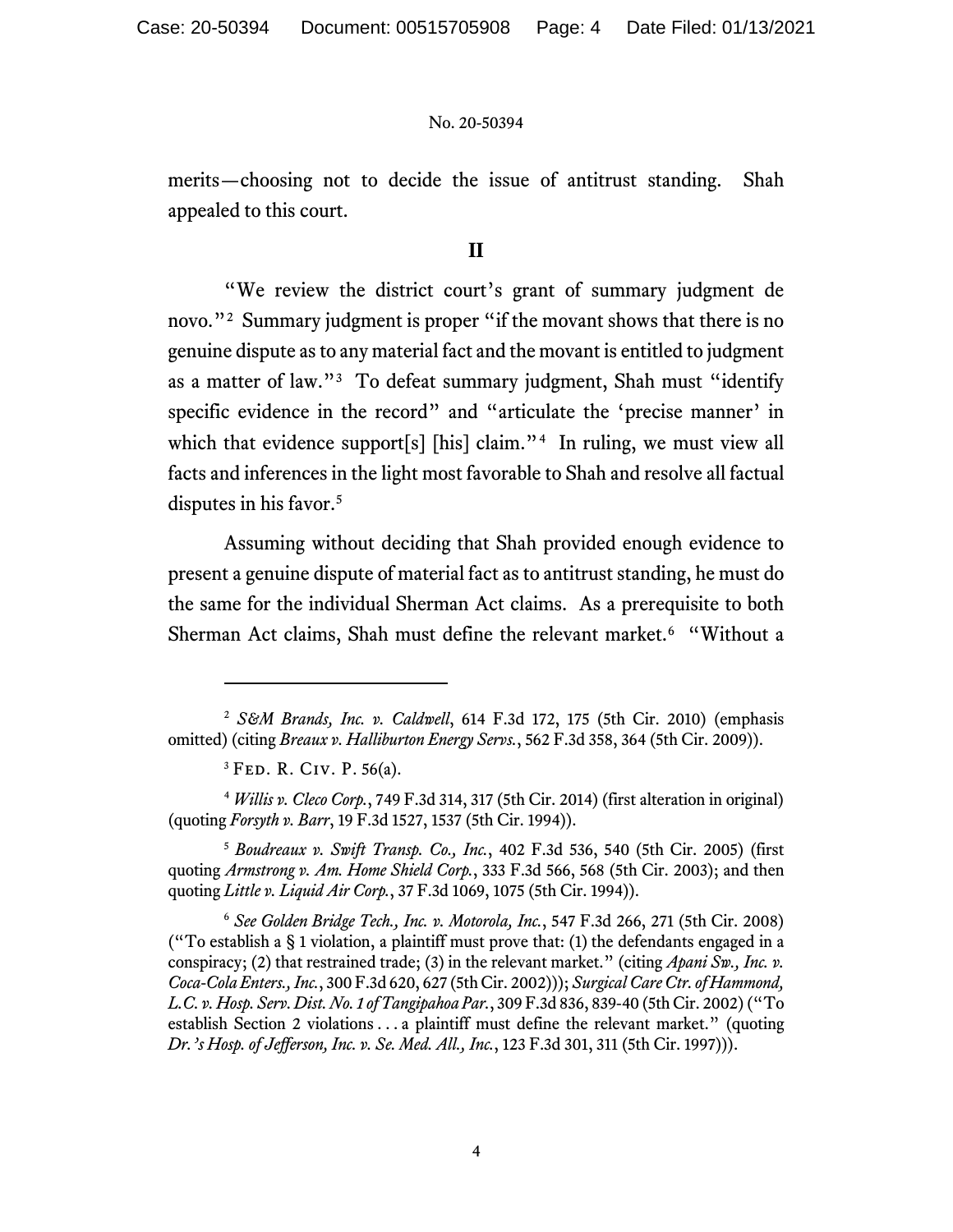definition of the market there is no way to measure the defendant's ability to lessen or destroy competition."<sup>[7](#page-4-0)</sup> The relevant market is "the area of effective competition"[8](#page-4-1) "in which the seller operates, and to which the purchaser can practicably turn for supplies."[9](#page-4-2) The relevant market has two components: a product market and a geographic market.[10](#page-4-3) 

"Whether a relevant market has been identified is usually a question of fact; however, in some circumstances, the issue may be determined as a matter of law."<sup>[11](#page-4-4)</sup> If Shah fails to define his "proposed relevant market with reference to the rule of reasonable interchangeability and cross-elasticity of demand, or alleges a proposed relevant market that clearly does not encompass all interchangeable substitute products even when all factual inferences are granted in [his] favor, the relevant market is legally insufficient."<sup>12</sup> That is, in order for Shah's definition to be legally sufficient, it "must include all 'commodities reasonably interchangeable by consumers for the same purposes.'"<sup>[13](#page-4-6)</sup>

Shah defines the product market as "pediatric anesthesiologists" and the geographic market as "Bexar County and the seven contiguous counties." He emphasizes that his "product market" definition is not

<sup>10</sup> *Wampler v. Sw. Bell Tel. Co.*, 597 F.3d 741, 744 (5th Cir. 2010).

<span id="page-4-1"></span><span id="page-4-0"></span><sup>7</sup> *Ohio v. Am. Express Co.*, 138 S. Ct. 2274, 2285 (2018) (alterations omitted) (quoting *Walker Process Equip., Inc. v. Food Mach. & Chem. Corp.*, 382 U.S. 172, 177 (1965)).

<sup>8</sup> *Id.*

<sup>9</sup> *Tampa Elec. Co. v. Nashville Coal Co.*, 365 U.S. 320, 327 (1961).

<span id="page-4-4"></span><span id="page-4-3"></span><span id="page-4-2"></span><sup>11</sup> *Apani*, 300 F.3d at 628 (citing *Seidenstein v. Nat'l Med. Enters., Inc.*, 769 F.2d 1100, 1106 (5th Cir. 1985)).

<sup>12</sup> *Id.*

<span id="page-4-6"></span><span id="page-4-5"></span><sup>13</sup> *PSKS, Inc. v. Leegin Creative Leather Prods., Inc.*, 615 F.3d 412, 417 (5th Cir. 2010) (quoting *United States v. E.I. du Pont de Nemours & Co.*, 351 U.S. 377, 395 (1956)).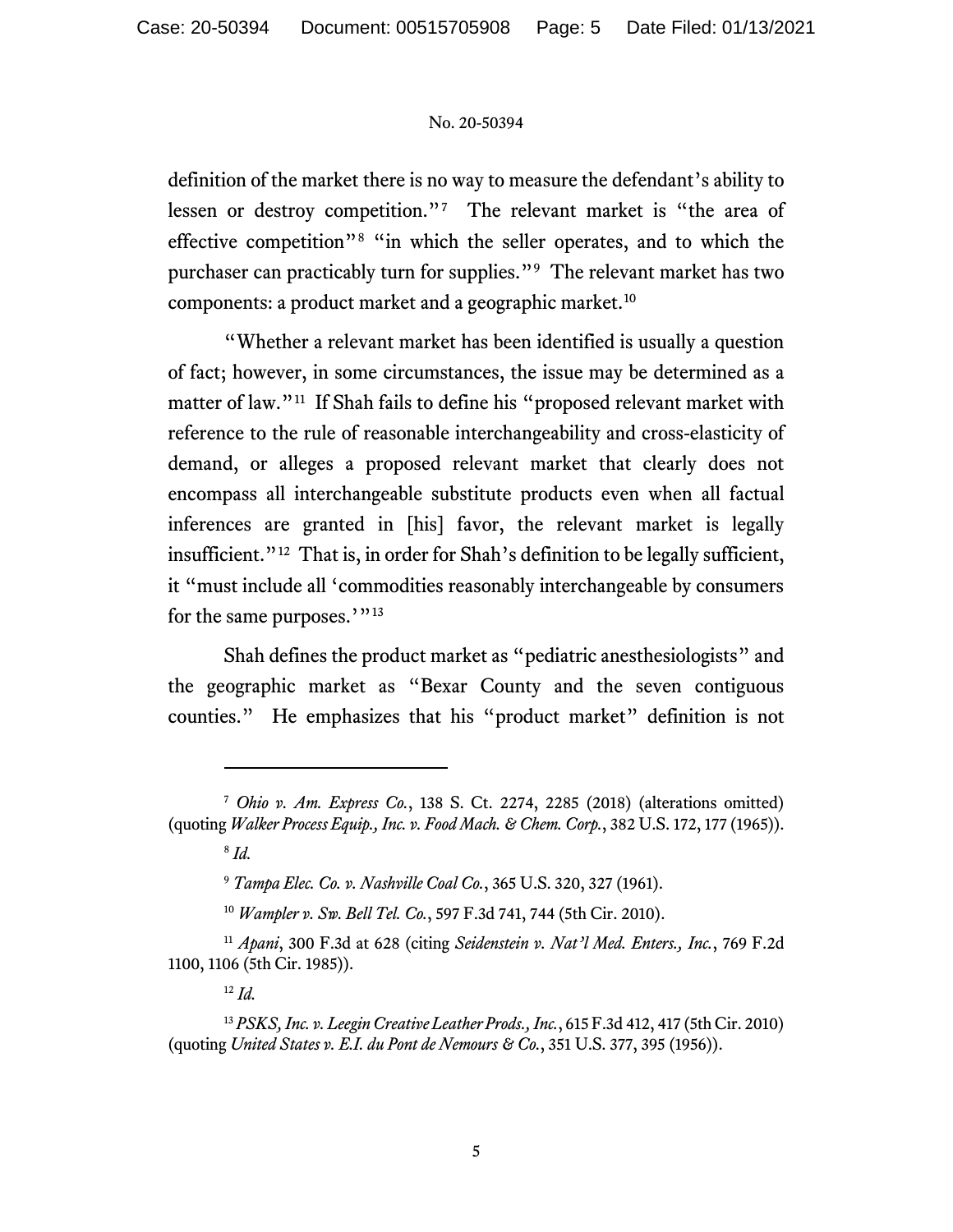hospitals, as the district court may have understood, but the pediatric anesthesiologists themselves. The BHS parties contend that "in reality," Shah's product market definition is "far narrower" because it "includes only facilities that provide pediatric anesthesia services where [Shah] cannot practice, and excludes other hospitals and non-hospital environments where pediatric anesthesia services are rendered—including some where [Shah] has himself practiced." The BHS parties argue that the product market as defined by Shah does not encompass all interchangeable substitute products and is insufficient as a matter of law.

The district court, relying on our decision in *Surgical Care Center of Hammond*,<sup>[14](#page-5-0)</sup> held that "'[a]bsent a showing of where people could practically go' for pediatric anesthesia services," Shah's definition of the relevant market "failed to meet his burden of presenting sufficient evidence."<sup>[15](#page-5-1)</sup> In *Hammond*, a hospital sued another hospital under §§ 1 and 2 of the Sherman Act, alleging that the defendant-hospital was attempting to monopolize the outpatient surgery product market by abusing its market power over the inpatient care product market, thus "tying" the two products.[16](#page-5-2) This court rejected the plaintiff's definition of the relevant market because its expert

did not attempt to identify the hospitals or clinics that may be deemed competitors of [the defendant]. [The expert] relied solely on what he defined as [the defendant's] service area to

<span id="page-5-0"></span><sup>14</sup> *Surgical Care Ctr. of Hammond, L.C. v. Hosp. Serv. Dist. No. 1 of Tangipahoa Par.*, 309 F.3d 836 (5th Cir. 2002).

<span id="page-5-2"></span><span id="page-5-1"></span><sup>15</sup> *Shah v. VHS San Antonio Partners LLC*, No. SA-18-CV-00751-XR, 2020 WL 1854969, at \*6 (W.D. Tex. Apr. 9, 2020) (quoting *id.* at 840); *see also Shah*, 2020 WL 1854969, at \*5 n.8 (noting that Shah's varying use of the terms "'pediatric anesthesia services' (such as 'pediatric anesthesiology,' 'pediatric anesthesia,' and 'pediatric anesthesiology services')" are "differences without distinction" for purposes of the relevant market definition).

<sup>16</sup> *Hammond*, 309 F.3d at 838.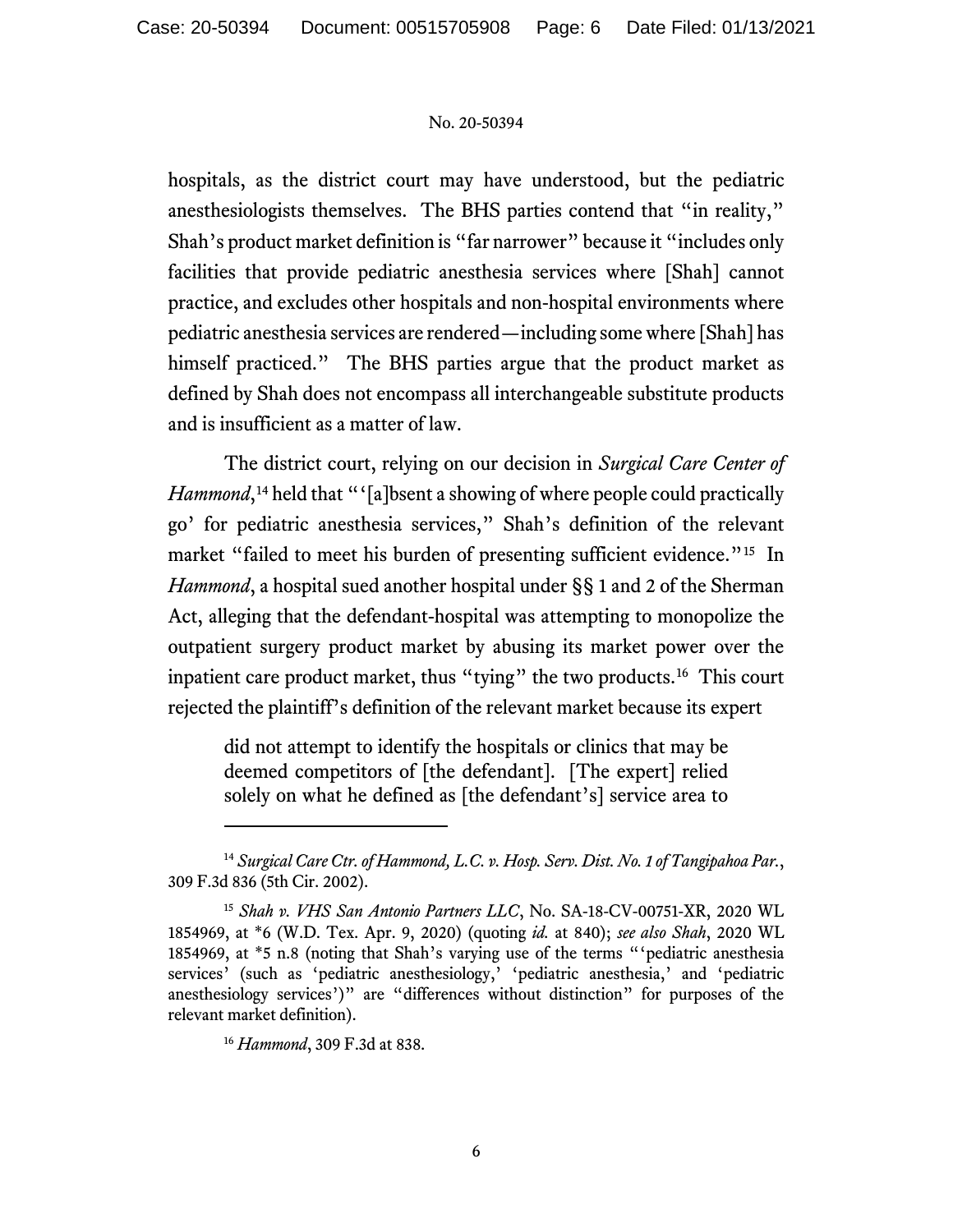compose the geographic market. Absent a showing of where people could practicably go for inpatient services, [the plaintiff] failed to meet its burden of presenting sufficient evidence to define the relevant geographic market.<sup>[17](#page-6-0)</sup>

Shah, a pediatric anesthesiologist, sued BHS, a hospital system, alleging Sherman Act violations related to the pediatric anesthesiologist product market. Shah did not attempt to identify, either at summary judgment or in his opening brief, hospitals or clinics "where people could practicably go" for pediatric anesthesia services within Bexar County and the seven contiguous counties. He did not even specify individual pediatric anesthesiologists from whom patients could practicably obtain health care services. Rather, he provided tallies, by county, of pediatric anesthesiologists in Texas that fit the anesthesiology requirements of the BHS-STAR Agreement.

Moreover, as the BHS parties argue, Shah's proposed relevant market does not encompass *all* interchangeable substitute products because it does not include the two non-BHS facilities that the BHS parties contend serve as viable alternatives to BHS facilities. Shah has not provided evidence or any persuasive argument to raise a genuine dispute as to either of those facilities. In fact, in his reply brief, Shah appears to identify those two hospitals as "included in the relevant geographic market." But claims raised for the first time in a reply brief are forfeited.<sup>[18](#page-6-1)</sup>

Drawing all factual inferences in Shah's favor, his relevant market definition is insufficient as a matter of law.

<sup>17</sup> *Id.* at 840.

<span id="page-6-1"></span><span id="page-6-0"></span><sup>18</sup> *United States v. Ponce*, 896 F.3d 726, 728 (5th Cir. 2018); *Ashford v. Aeroframe Servs., L.L.C.*, 907 F.3d 385, 398 (5th Cir. 2018) (Jones, J., dissenting).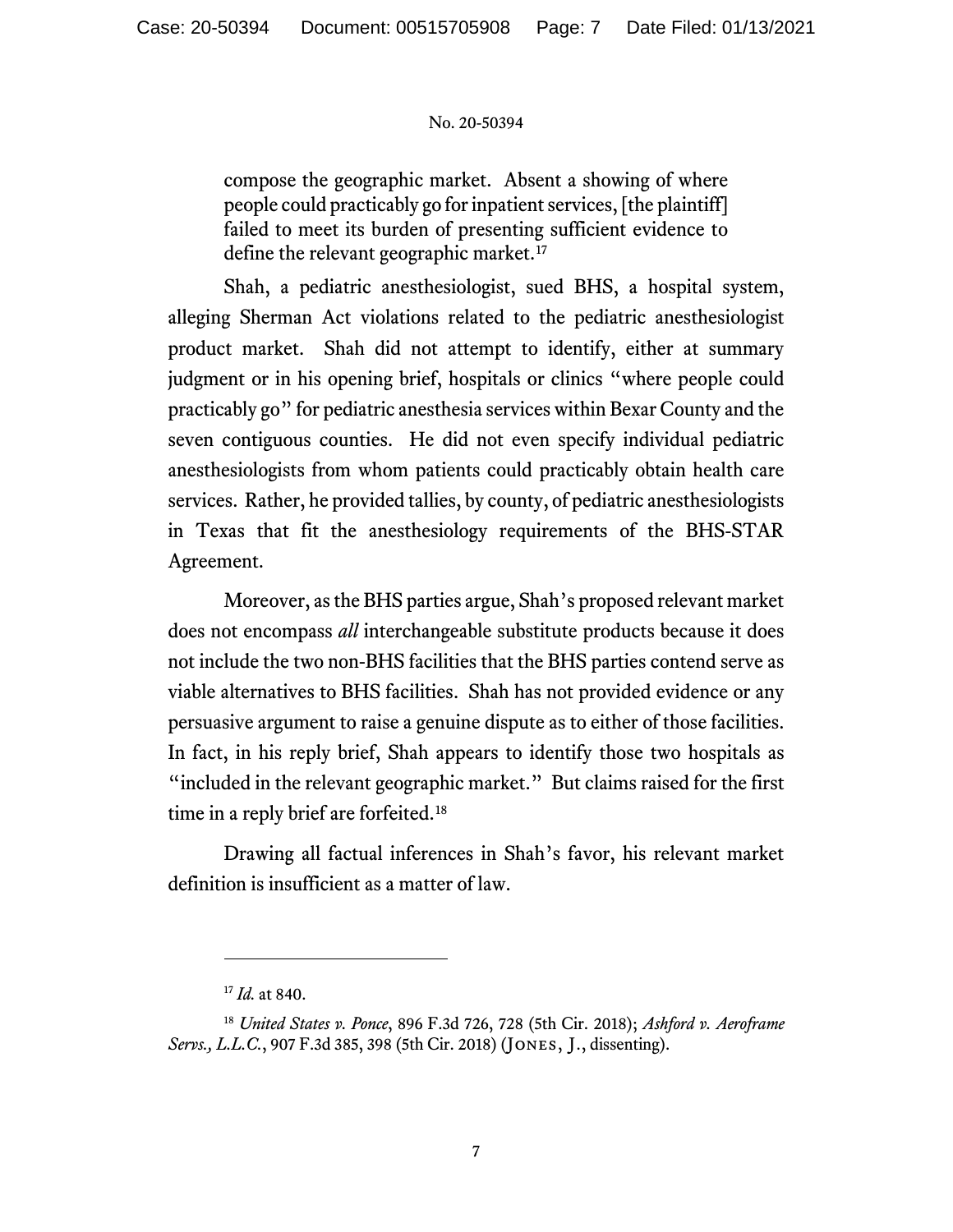### **III**

To bolster his § 1 Sherman Act claim, Shah argues that the exclusive BHS-STAR Agreement is a per se illegal tying arrangement. A tying arrangement is "an agreement by a party to sell one product but only on the condition that the buyer also purchases a different (or tied) product, or at least agrees that he will not purchase that product from any other supplier."<sup>[19](#page-7-0)</sup> The BHS parties, citing *Keelan v. Majesco Software, Inc.*,<sup>[20](#page-7-1)</sup> argue that Shah waived his tying arguments because he did not raise those arguments in his pleadings or summary judgment response. Assuming without deciding that Shah did not forfeit the argument, it nevertheless fails.

In *Jefferson Parish*,<sup>[21](#page-7-2)</sup> the Supreme Court held that an exclusive agreement between a hospital and a group of anesthesiologists "does not provide a basis for applying the per se rule against tying."[22](#page-7-3) "Tying arrangements need only be condemned if they restrain competition on the merits by forcing purchases that would not otherwise be made."<sup>23</sup> The Court explained that "every patient undergoing a surgical operation *needs* the services of an anesthesiologist"; the record contained "no evidence that the

<span id="page-7-0"></span><sup>19</sup> *Schlotzsky's, Ltd. v. Sterling Purchasing & Nat'l Distrib. Co., Inc.*, 520 F.3d 393, 405 (5th Cir. 2008) (quoting *Eastman Kodak Co. v. Image Tech. Servs., Inc.*, 504 U.S. 451, 461 (1992)).

<span id="page-7-1"></span> $20$  407 F.3d 332, 339-40 (5th Cir. 2005) ("If a party wishes to preserve an argument for appeal, the party must press and not merely intimate the argument during the proceedings before the district court. An argument must be raised to such a degree that the district court has an opportunity to rule on it." (citation and internal quotation marks omitted) (quoting *N.Y. Life Ins. Co. v. Brown*, 84 F.3d 137, 141 n.4 (5th Cir. 1996))).

<span id="page-7-4"></span><span id="page-7-3"></span><span id="page-7-2"></span><sup>21</sup> *Jefferson Par. Hosp. Dist. No. 2 v. Hyde*, 466 U.S. 2 (1984), *abrogated on other grounds by Ill. Tool Works Inc. v. Indep. Ink, Inc.*, 547 U.S. 28 (2006).

<sup>22</sup> *Id.* at 4-5, 29.

<sup>23</sup> *Id.* at 27.